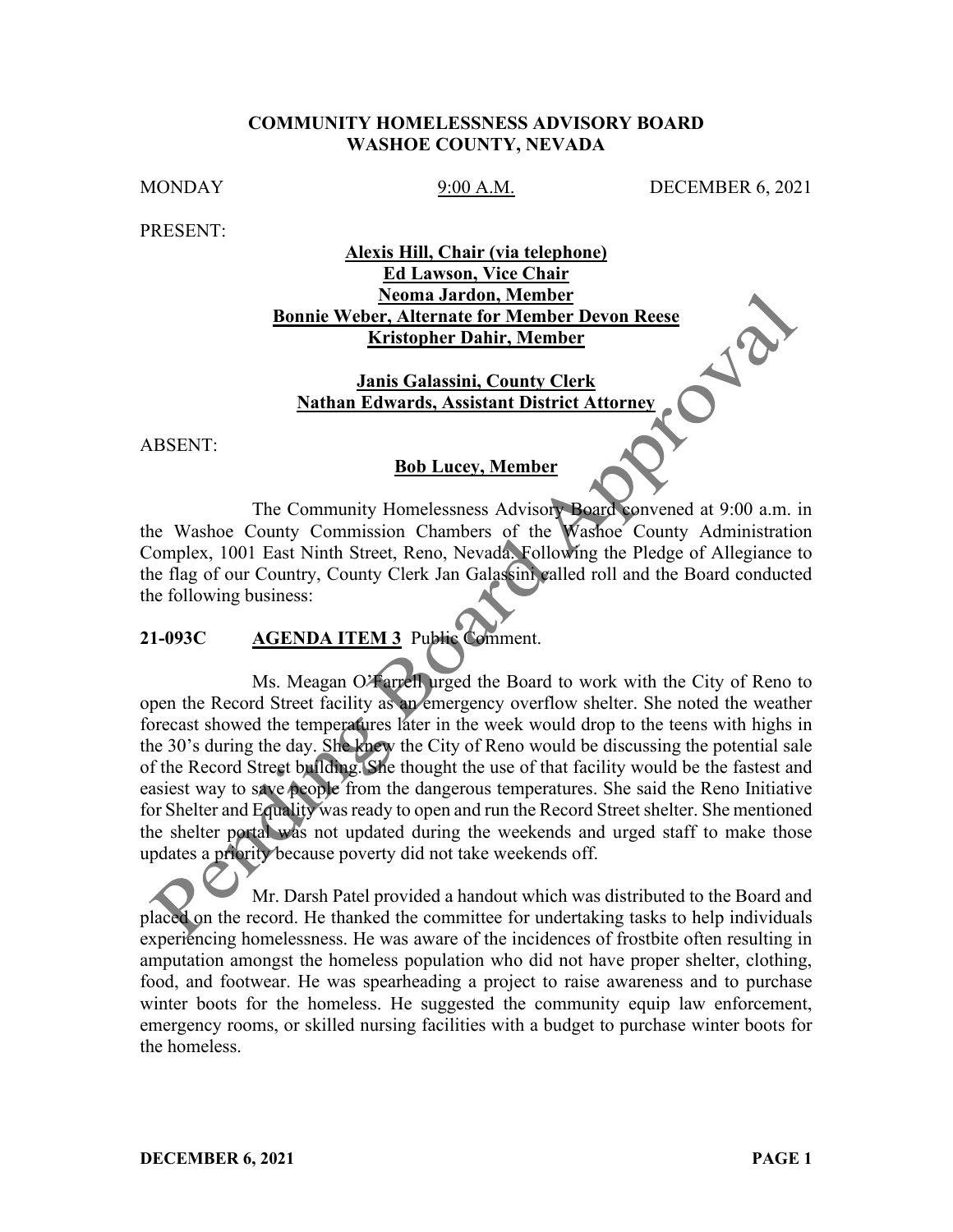Ms. Heather Carpenter indicated her agreement of Ms. O'Farrell's comments. She said some commenters present in Chambers regularly engaged with the homeless population and had first-hand experience with poverty; she believed none of the Board members could say the same. She asked the Boardmembers to be mindful of the audience's experiences.

Ms. Jessica Castro agreed with Ms. Carpenter's statements and observed she did not see Boardmembers out on the streets. She mentioned the inaccuracy of available bed counts, noting she still saw sweeps taking place. She said she often called to confirm whether the beds reported as available were still open, but often the beds were not available. She expressed disappointment that socks were listed as possible Christmas gifts for residents of the Cares Campus. She invited Members Lawson and Jardon to do some outreach with her, stating she would be working on hygiene bags for the homeless. She asked Member Jardon to support the reopening of the Record Street shelter.

Ms. Meghan Archembault was called but was not present to speak.

Mr. Bill Sims commended Mr. Patel for his efforts to help the homeless population. He spoke about homeless individuals sleeping on the streets due to the lack of shelter space and about safety concerns for people in the shelters. He disagreed with staff's assertions about the availability of beds and wait times for obtaining a bed. He asserted the Board needed to reopen the Record Street shelter. He expressed concerns about safety at the Cares Campus.

Mr. Jake Maynard requested the emergency reopening of the Record Street shelter. He said Boardmembers acknowledged the Cares Campus was not adequately providing services and safety to everyone who sought emergency shelter. He noted the main arguments against opening the Record Street shelter was the goal of centralized homeless services and to discourage the movement of homeless individuals towards downtown. He believed that limiting the movement of any community member was concerning. He inquired about the status of the ModPods for the Safe Camp. He asserted the sweeps needed to stop because they put people in danger, encouraged police brutality, made it difficult to access services, and wasted money.

Ms. Meghan Archembault, founder of Reno/Sparks Mutual Aid, said her organization should not exist because the citizenry should be cared for by their government. She asked where homeless individuals went when they were removed from the Cares Campus or Our Place, when beds were not available, and when the shelters were not admitting women. She observed many women were afraid to go to the Cares Campus because of the reported sexual assaults. She expressed concern about the individuals who would sleep outdoors during winter storms, the vacant Record Street shelter, and shelter resistant individuals. She noted cold weather contributed to opioid intoxication and could raise the risk of overdose.

Ms. Ilya Arbatman asserted many of the suggestions from public commenters were not unreasonable. She noted the Record Street shelter was ready to open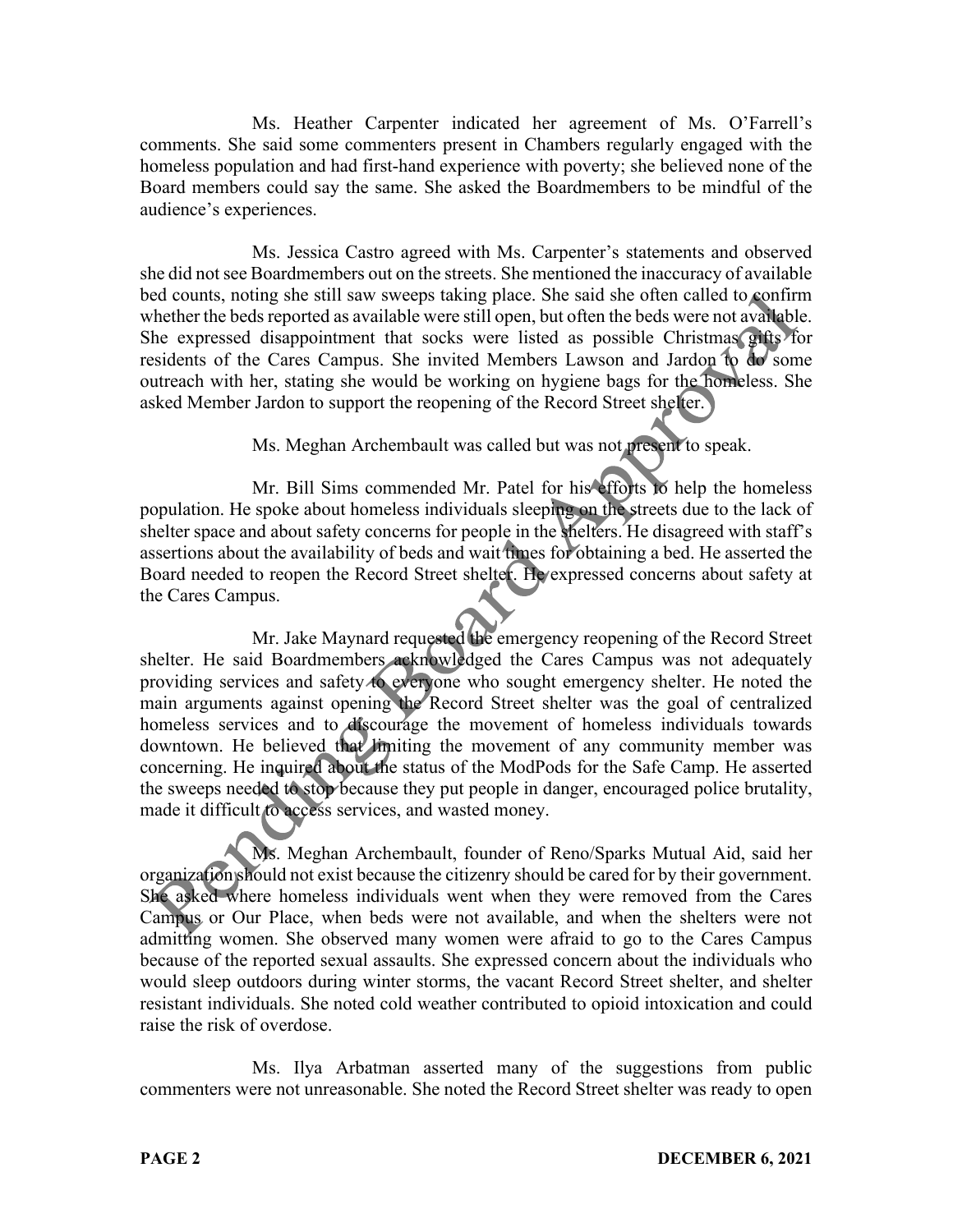and an operator was available, so it could provide shelter for approximately 50 women and couples as well as private rooms for families. She stated there was a lack of shelter options for single women, noting many women paired up with someone solely for safety. She suggested there was a need for a lived experience advisory board to help everyone better understand the needs of the homeless community. She expressed disapproval of the homeless sweeps.

Ms. Elise Campbell, a social work student at the University of Nevada, Reno (UNR), expressed concern about the housing crisis in the County and her ability to serve the homeless population with the available resources. She lacked confidence in the County's ability to utilize funding correctly and equitably. She stated the lack of affordable housing prevented progress for people who were ready to graduate from shelters and transitional housing programs. She asserted the safety issues for women at the Cares Campus needed to be addressed. She urged the County to open emergency shelters for unhoused women and couples in preparation for the upcoming winter weather. She asked the Board to influence the standards that provided protection and assistance to low-income renters.

Ms. Sequila Angkratok, a Master's level social work student at UNR and a Navy veteran, said many veterans suffered from homelessness. She expressed concern about the safety of women at the Cares Campus, troubled that many women were not receiving the dignity they deserved as members of the community. She thought the voices of those women were not being heard, validated, and acted on. She asked the Board to place the safety of the houseless community, especially women, at the forefront of the decisions they made. She urged the Board to open housing immediately, secure safe housing for women, and create more gender protected spaces.

**21-094C AGENDA ITEM 4** Approval of minutes of the August 2, 2021 and the November 1, 2021 meeting.

There were no public comments on this item.

On motion by Member Dahir, seconded by Member Jardon, which motion duly carried on a 5-0 vote with Member Lucey absent, it was ordered that Agenda Item 4 be approved.

**AGENDA ITEM 5** Board update and discussion on the Nevada Cares Campus homeless service campus capital project. Dana Searcy, Washoe County.

Washoe County Special Projects Manager Dana Searcy conducted a PowerPoint presentation, a copy of which was placed on file with the Clerk. She reviewed slides with the following titles: Homeless Services Update; Cares Campus – Safe Camp; Safe Camp Summary; Participant Advisory Committee Feedback; Safe Camp Winter Plans; Safe Camp Construction; Cares Campus – Emergency Shelter (6 slides); Cares Campus – Construction Update (4 slides); and Homeless Services Update.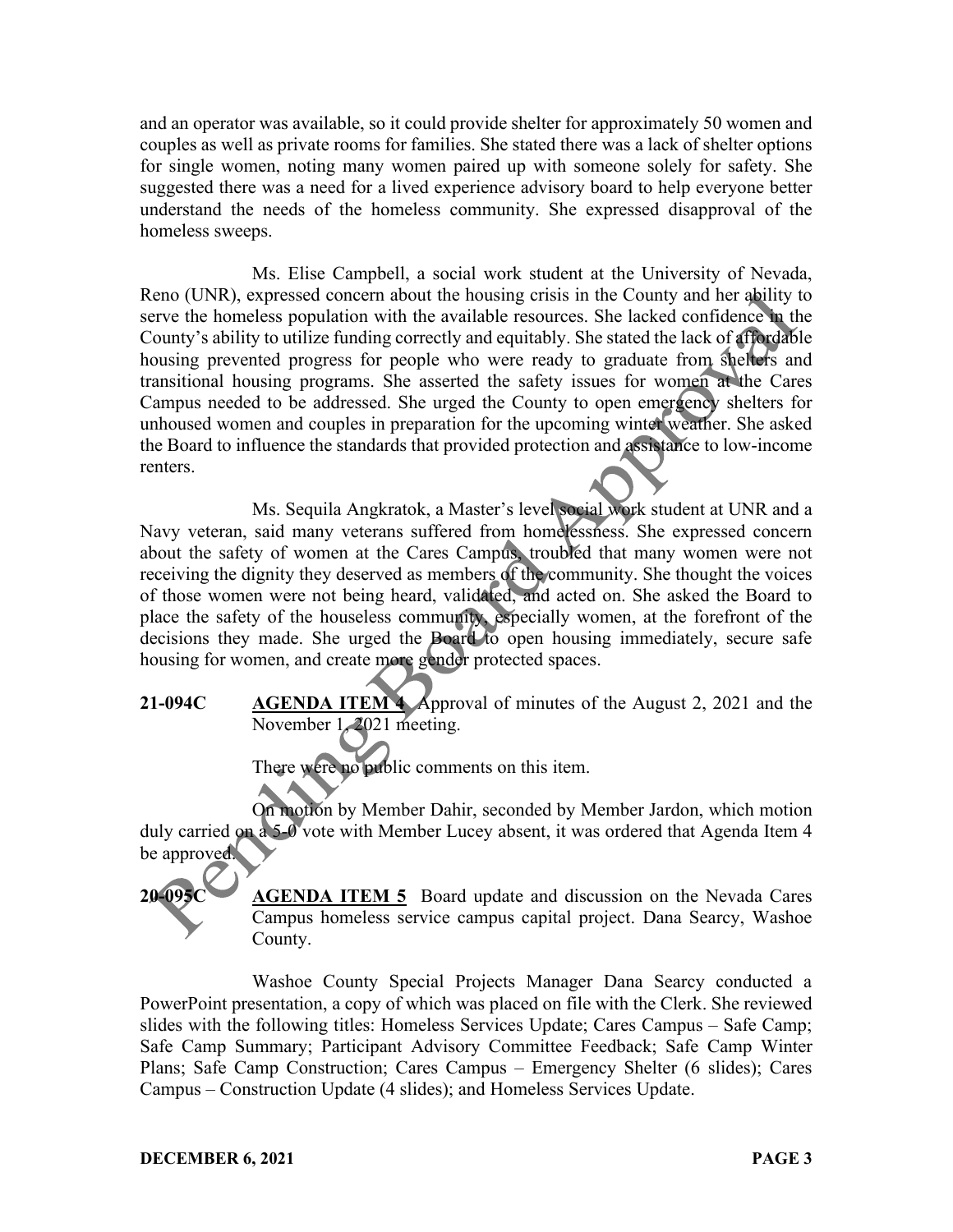Ms. Searcy reviewed Safe Camp (SC) statistics, noting the biggest challenge was housing. Many individuals who were ready to move out of SC had no place to go because housing options were very limited. She indicated Karma Box would retain the operating authority at SC. She reported the ModPods had not arrived as anticipated due to trucking shortages. She mentioned the Participant Advisory Committee (PAC) at SC was a board completely composed of participants; staff was invited to participate and listen but did not guide discussions. She said she would ensure members of the PAC would be present to speak at the next Community Homelessness Advisory Board meeting. She reviewed some of the suggestions made by the PAC.

Ms. Searcy said 45 spots would be dedicated for warming at the Cares Campus (CC) and staff was working on the plan to lease the garage building on the Reno Housing Authority (RHA) parcel. Staff proposed moving all of the tents into the garage bays for protection from the snow while they wait for the ModPods. She noted the garage was close to the camp and moving the tents would clear the space for the ModPod installation. She displayed an image of the SC construction design, noting one acre on the west side of the parcel would be left unused for a future project.

Ms. Searcy mentioned approximately 30 to 40 people used the warming center during the day. She said the RHA parking garage would accommodate 14 people per bay, it had 26 bays, so it had capacity for over 300 people. She spoke about the PAC established for the CC, noting the first meeting was the prior week. She said a memorandum of understanding (MOU) process had been developed to establish volunteers for the campus partnership development program. Staff was working with approximately 12 different agreements with MOUs. She said Karma Box was contracted to do some outreach and cleanup with the businesses along 4th Street and the work had begun. She explained staff decided on providing care packages with socks, a hat, and gloves as holiday gifts. The goal was to have 850 care packages to ensure there were enough for everyone. She commended staff members who worked on the care packages, noting several organizations were contributing to the project.

Ms. Searcy explained the bed count process for the CC, noting there were an average of 15 beds available daily in November. There were no days without an available bed. She said people looking for a bed could wait at the warming center, and none waited more that a couple of hours for a bed. She said the CC was accepting women as long as Our Place was full, or the individual was unable to stay at Our Place.

Ms. Searcy displayed an updated construction diagram. She mentioned staff learned more about the sprung building such as the fact that the slab could not be cut to install a kitchen. She outlined the location of the kitchen, case management, bridge housing, resource center, and overflow space that could be used for overflow winter space as needed. She said the amount originally budgeted for construction inside the building was \$8 million but the updated budgeted amount was \$11 million. Staff was working to reduce that amount by making material substitutions. She mentioned the need to ensure compromises made to save money in the short-term would not create maintenance or safety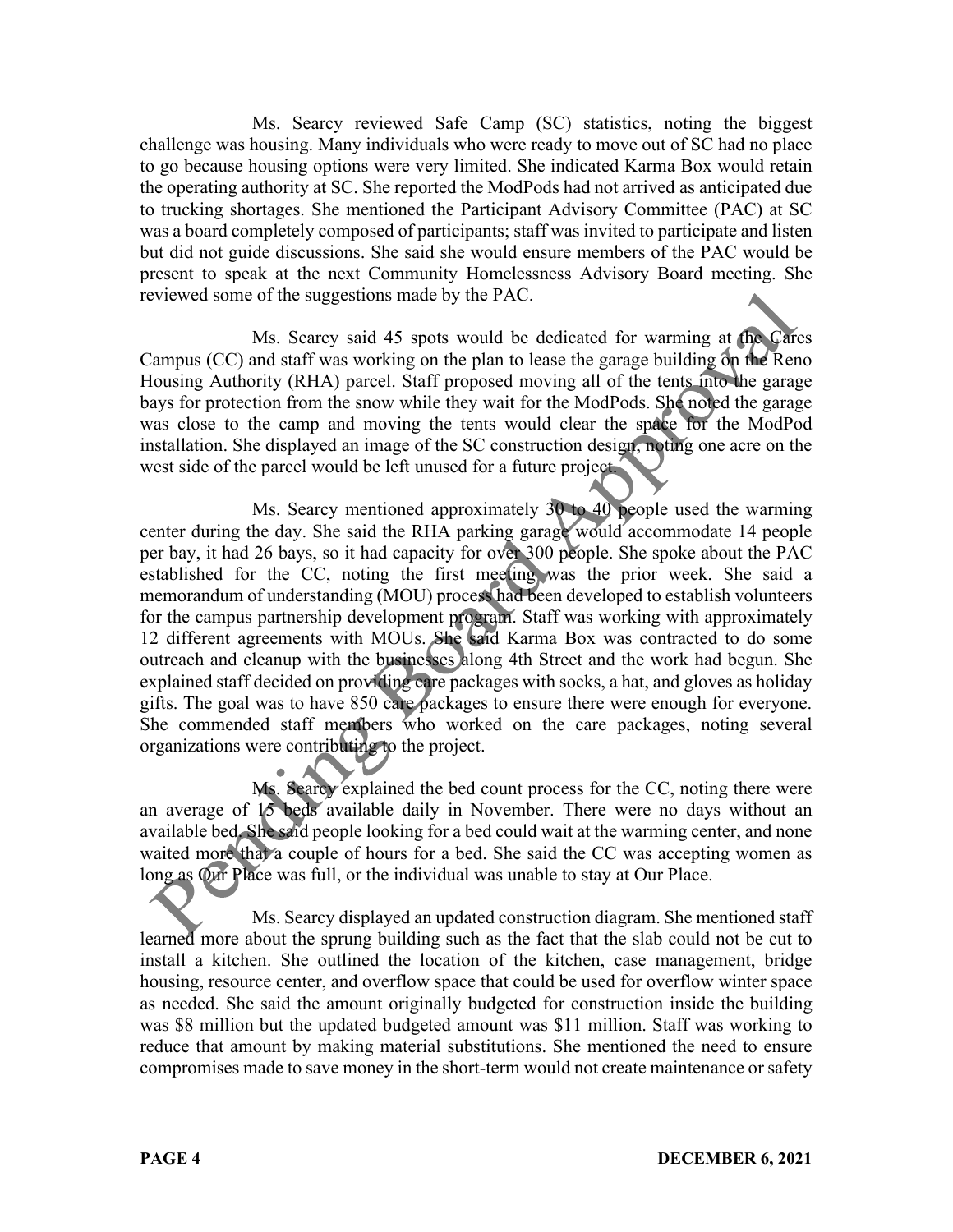concerns in future. She displayed an image of what the cubicles would look like when installed.

Member Jardon mentioned the agenda item regarding the sale of the Record Street building would be pulled from the City of Reno's meeting agenda for the following Wednesday. She said Reno Mayor Hillary Schieve was concerned about making sure both short-term and long-term plans were discussed. She noted the City of Reno meeting agenda included an item for the potential purchase of 96 bridge housing units, similar to the Sage Street modular units. She asked whether the garage building cold-weather shelter would be open in time for the colder weather later in the week. Ms. Searcy replied the plan had been to present the emergency option plan to both Boards on December 14, but in light of the colder weather staff would be working to get the garage open. She said staff was working with Karma Box to ensure the SC was prepared. Member Jardon inquired whether an emergency shelter option was available, indicating the City of Reno would be happy to help with any of those efforts.

Member Jardon asked about the safety issues for the CC particularly for women and how they were being addressed. Ms. Searcy said staff was keeping a close eye on the issue. She stated the one report received by staff had been investigated fully by the Sheriff's Office (SO) but was not substantiated. She indicated staff worked with anyone who wanted to report an incident and anything that needed a police report was escalated. She asserted staff paid close attention to issues in the community and asked anyone with specific examples to contact staff. County Security Administrator Ben West said County staff held frequent meetings with both Allied Universal Security (AUS) and the Volunteers of America (VOA) to discuss security issues. He stated he had weekly calls with the SO communications team as well as their executive staff about responses to the CC; they matched up calls to the SO with existing incident reports to make sure nothing was missed. Additionally County staff had orders and procedures for both AUS and VOA staff to encourage and facilitate reports to law enforcement. He said security staff had the ability to take people to a private location to make those reports to law enforcement. He indicated staff was working to address the concerns of both getting things reported as well as understanding the issues surrounding the reporting of certain kinds of crimes. He stated security staff had no specific reports of women or other groups being targeted. He was aware some people were victims of things that were not necessarily reported to staff.

Member Dahir asked whether there was enough staff at the CC to monitor safety issues or whether staff waited for incidents to be reported. He observed that homeless individuals would not often report on each other. He wanted staff to consider that aspect of this population because he believed having an open comment section would not address all safety concerns. He noted the shelter currently housed 589 individuals but the capacity after the ModPods were installed would be 523. Ms. Searcy said completion of that installation would take approximately a year and a half. The goal was to reduce the number of people in the sprung building by placing them into housing. She asserted nobody would be removed from the shelter. She said capacity would increase with the addition of bridge housing, but people would be spread out more. Member Dahir observed that putting plans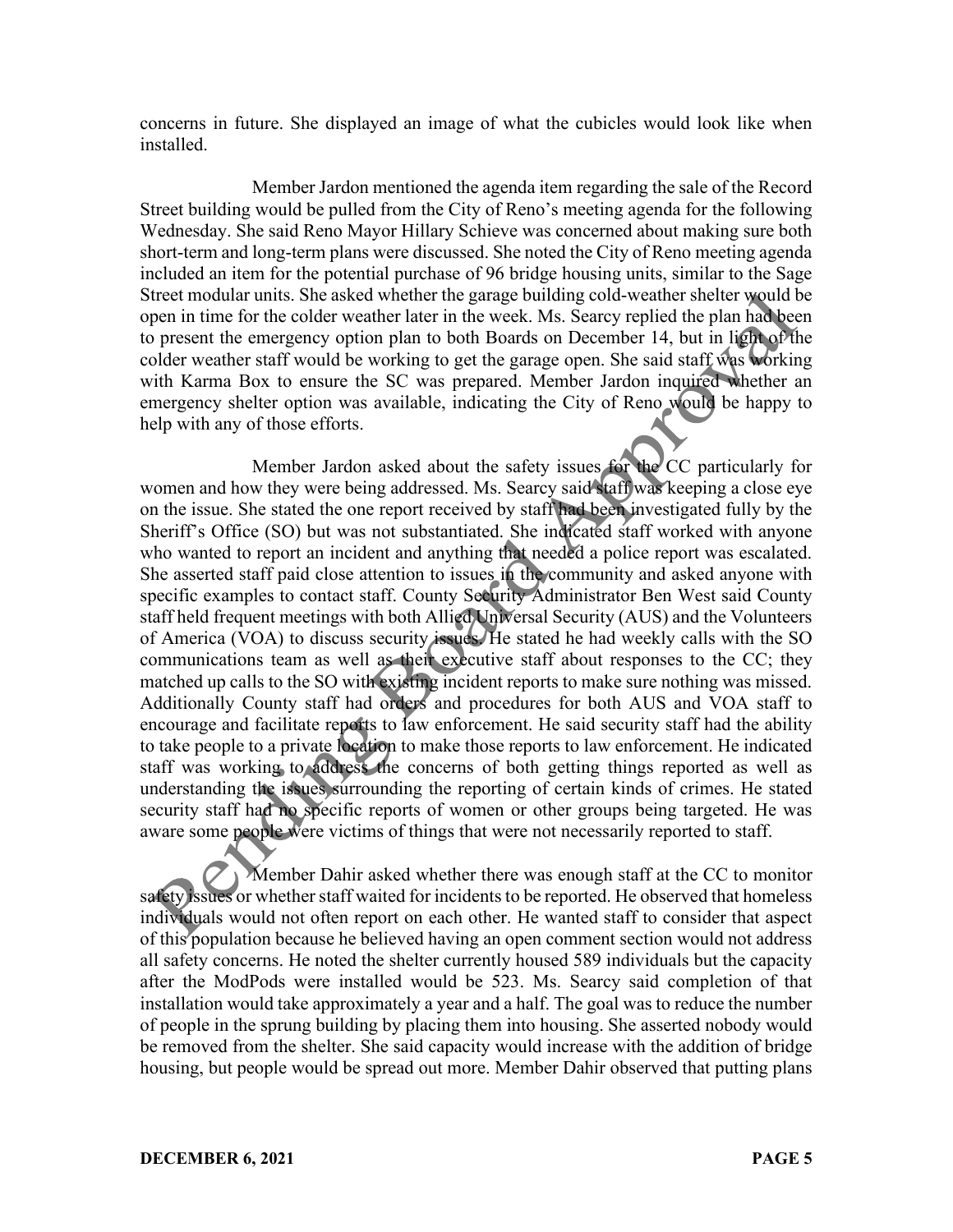into motion took time and the wait could be frustrating. He stated the Board took note of everyone's frustrations and concerns. He believed the plans were progressing well.

Member Dahir asked about the number of people who would be impacted by the winter weather. Ms. Searcy replied the most recent count of unsheltered individuals was approximately 700 although the number of people who went into the shelter was unclear. She believed a significant number of individuals would be impacted by the winter weather, that was the reason staff needed to ensure there was enough capacity for anyone who sought shelter from the elements. Member Dahir expressed concern about ensuring no one was left out in the cold. Ms. Searcy said the heated garage facility would hold up to 300 people. The RHA agreed to lease the garage to the County and staff was working on the details. She hoped to have that agreement approved on December 14. She agreed to email an update to Boardmembers and to post updates about the building and the ModPods on the housing website.

Member Weber asked about the process of reporting issues for both individuals at the CC and for advocates. Ms. Searcy said the Board met to hear some of those concerns and staff was available to take calls and meet with advocates to address them. She understood the importance of keeping the CC safe so she made herself available. Member Weber observed that Ms. Searcy and her staff were very busy and believed there should be an ongoing opportunity to meet with individuals so they could share their concerns. She suggested a weekly meeting where staff could sit with advocates to receive reports.

Chair Hill thanked staff for providing the staffing plan. She expressed eagerness for the Board of County Commissioners' (BCC) approval of the plan. She thought it showed commitment to ensuring the emergency shelter remained safe and successful, and that it followed the Our Place model. She reminded the public the warming center was open for anyone who wanted to get out of the cold weather without staying in the shelter.

Member Jardon requested to hear from VOA staff because they worked directly with shelter participants. She asked about the County's position on an emergency shelter for women, and whether they would be supportive of the City of Reno opening Record Street. County Manager Eric Brown said he only recently learned about the City of Reno's plan the prior week, so he would need to consult with the BCC.

Member Jardon asked about the expectations for the next 48 hours; she wanted clarification about the 5,000 square foot garage building that could hold over 300 people. She asked whether the space could be arranged in a manner that would provide more secure opportunities for women. She asserted the perception of unsafe conditions was equally detrimental as the reality of unsafe conditions and the issue needed to be addressed if people were to be attracted to the CC. Ms. Searcy replied she expected an answer of whether the County would have access to the building within 24 hours. She said the garage would provide the opportunity to put women in a separate area while allowing them to access the CC facilities. The garage would also allow the tents to be moved off the site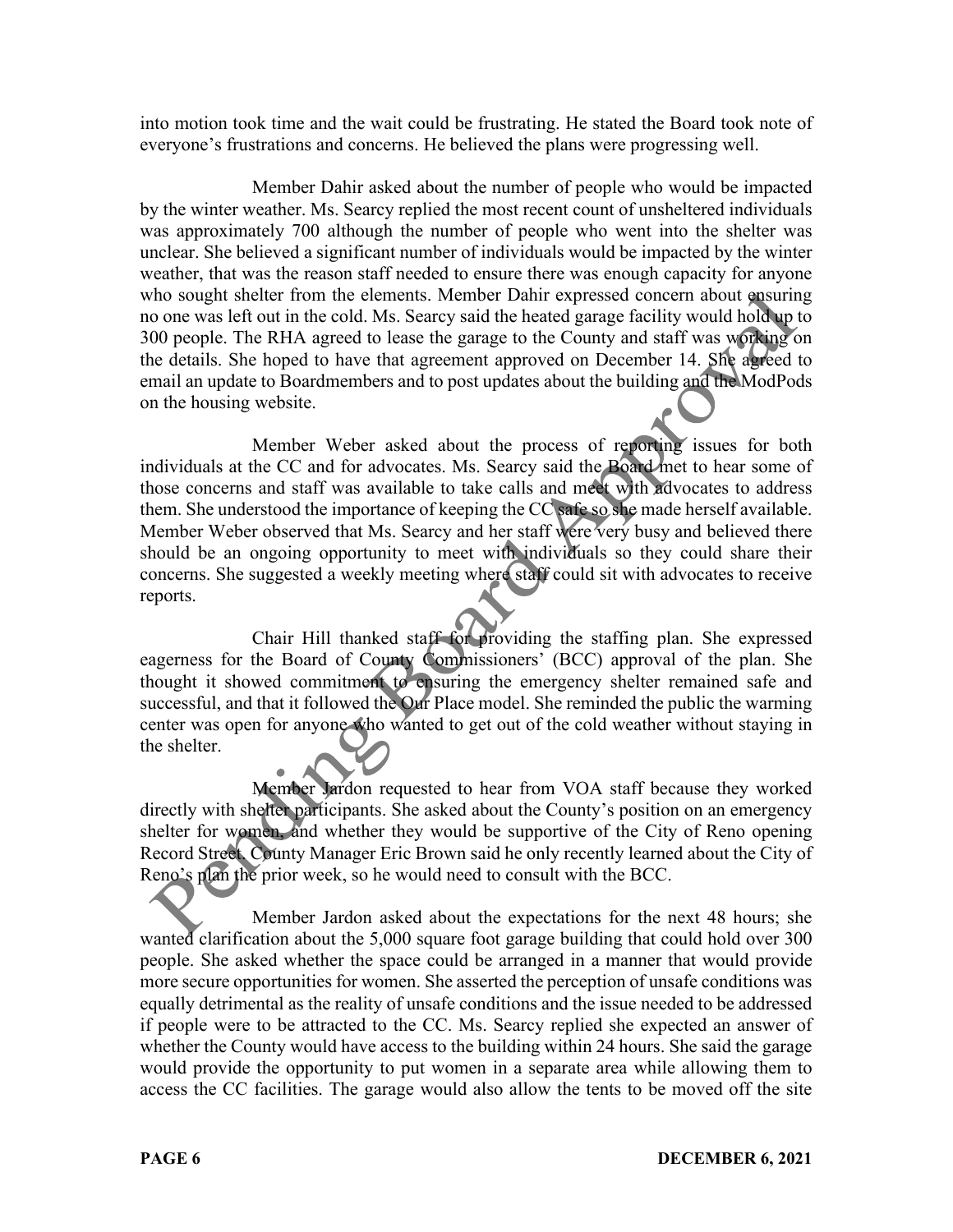where the ModPods needed to be constructed. She indicated she would provide an update to the board within the next day or two.

VOA Regional Director Pat Cashell felt staff from the VOA, the County, the City of Reno, and AUS were working well together to make the CC a place of change. He believed the CC would become a place the community would be proud of. He acknowledged safety was a concern, noting that staffing was the biggest issue, and would continue to be a concern until they were fully staffed. He indicated there was a process for individuals to report when they felt threatened or attacked, noting staff took those reports seriously. He said the SO supported CC staff when warranted. Director of Operations and Compliance Julianna Glock said individuals could report incidents directly to their case manager who would assist them in filing a police report if it was a crime. She reiterated there were cameras throughout the campus, and they were reviewed regularly by both law enforcement and County staff. She said she spoke with County staff and reviewed security cameras whenever someone filed a grievance, noting a grievance could be filed at the CC or at Record Street. She mentioned the VOA was considering installing boxes where anyone could turn grievances in confidentially. She explained there was an appeals process whenever someone was asked to leave the campus for any amount of time with the exception of an overnight. She said an incident had to be very serious, such as violence or the sale of drugs, for anyone to be banned for six-months.

Member Dahir asked that staff be careful to stay on course with the existing plan because making decisions based on an emergency could create situations which would take resources away. He noted having the right staff in place was necessary and more open campuses would require more staff.

**20-096C AGENDA ITEM 6** Update, discussion, and possible direction regarding the Community Homeless Advisory Board (CHAB) goals and objectives to include but not be limited to:

> a. Permanent housing for the Nevada Cares Campus residents and region b. Regional shared data

c. Engagement of community donations and volunteers

d. Safety of shelter clients, employees, and visitors

e. Community communication

Assistant County Manager Kate Thomas commented Agenda Item 6 was a continuation of an item discussed on the November 1 agenda.

Member Dahir noted the Board had moved forward on the goals listed in the agenda; however, he thought focus had been lost on making the meetings a safe place for community partners to collaborate and create a unified approach. Based on the information the Board received, Member Jardon felt the campus was evolving and coming together in terms of costs, fundraising, and staffing. She opined the priority for the Board was to discuss creative transitional housing.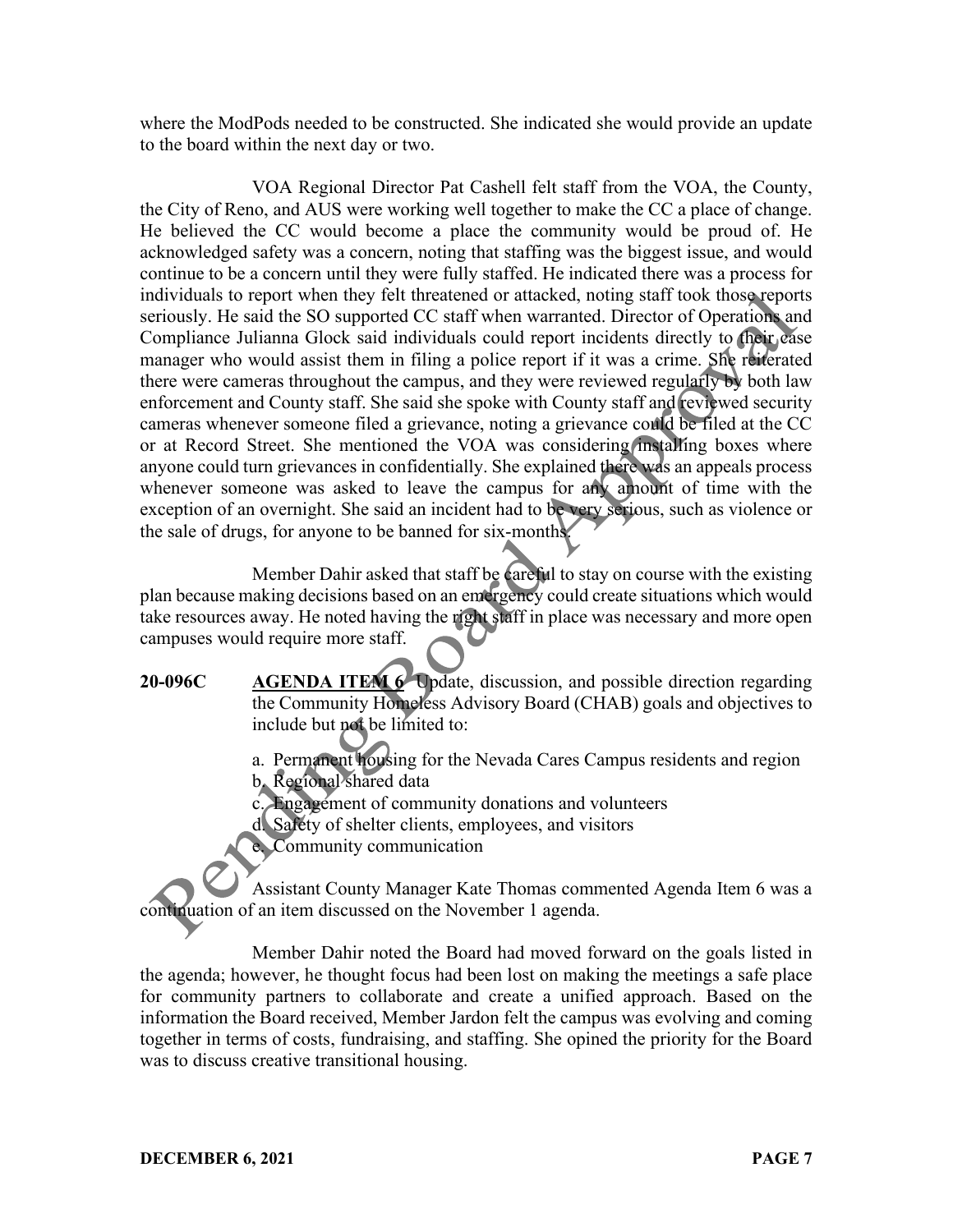Chair Hill agreed with Member Dahir and thought it was important the community felt they could be a part of the meetings; she envisioned the regional shared data accomplishing that. She wanted to explore collaboration with the non-profit operators to share data and ensure people were getting into housing. She recommended adding permanent and transitional housing to the list on Agenda Item 6A. Once emergency staffing issues were resolved, she thought it would be beneficial to bring in speakers to review the next steps for housing. She mentioned she would work with Vice Chair Lawson and staff to get the topic of housing added to future agendas.

Vice Chair Lawson thought housing needed to be the Board's priority for the future as he thought the program would not work unless people were able to get into permanent housing. The regional shared data, he opined, was important because it sped processes up by eliminating the need for an interview every time. He appreciated the County's volunteer coordinator position at the campus, and he thought it was helpful to have someone who could coordinate the large number of volunteers. The jurisdictions did not have a large budget, but he noted safety was a priority. He said the Board needed to figure out the housing issue, because the problem would not be solved if the unhoused got back on track but did not have a place to live.

Member Jardon wondered about the possibility of an ombudsman position; this person would go to different jurisdictions and obtain information from homeless individuals that did not feel comfortable talking directly to an official. She thought the information could be gathered from the ombudsman and shared with the Board to mitigate safety issues. Agreeing with other members on the importance of housing, she said the jurisdictions were making housing a priority. The value of the campus, she opined, could not be understated and the community's involvement was needed.

Member Dahir expressed his concerns that data was collected and shared with the Board without them ever meeting the people experiencing homelessness. He thought updates needed to be made so people affected by the decisions of the Board were part of what was being done. He believed government was unable to solve all issues surrounding homeless individuals, and said the community needed to be involved in a unified process. Chair Hill agreed with Member Dahir and asked that the built for zero model be followed with shared regional data. She said she would work with Chair Lawson to ensure the advocates felt heard by the Board.

Member Jardon referred to a public comment asking whether the data dashboard was updated on the weekends. Staff confirmed the data dashboard was not updated on the weekends.

# **20-097C AGENDA ITEM 7** Board members announcements, reports, and updates to include requests for future board agenda items.

Member Jardon mentioned Northern Nevada HOPES had their first program graduates. She noted the Board had advocated for the creative program and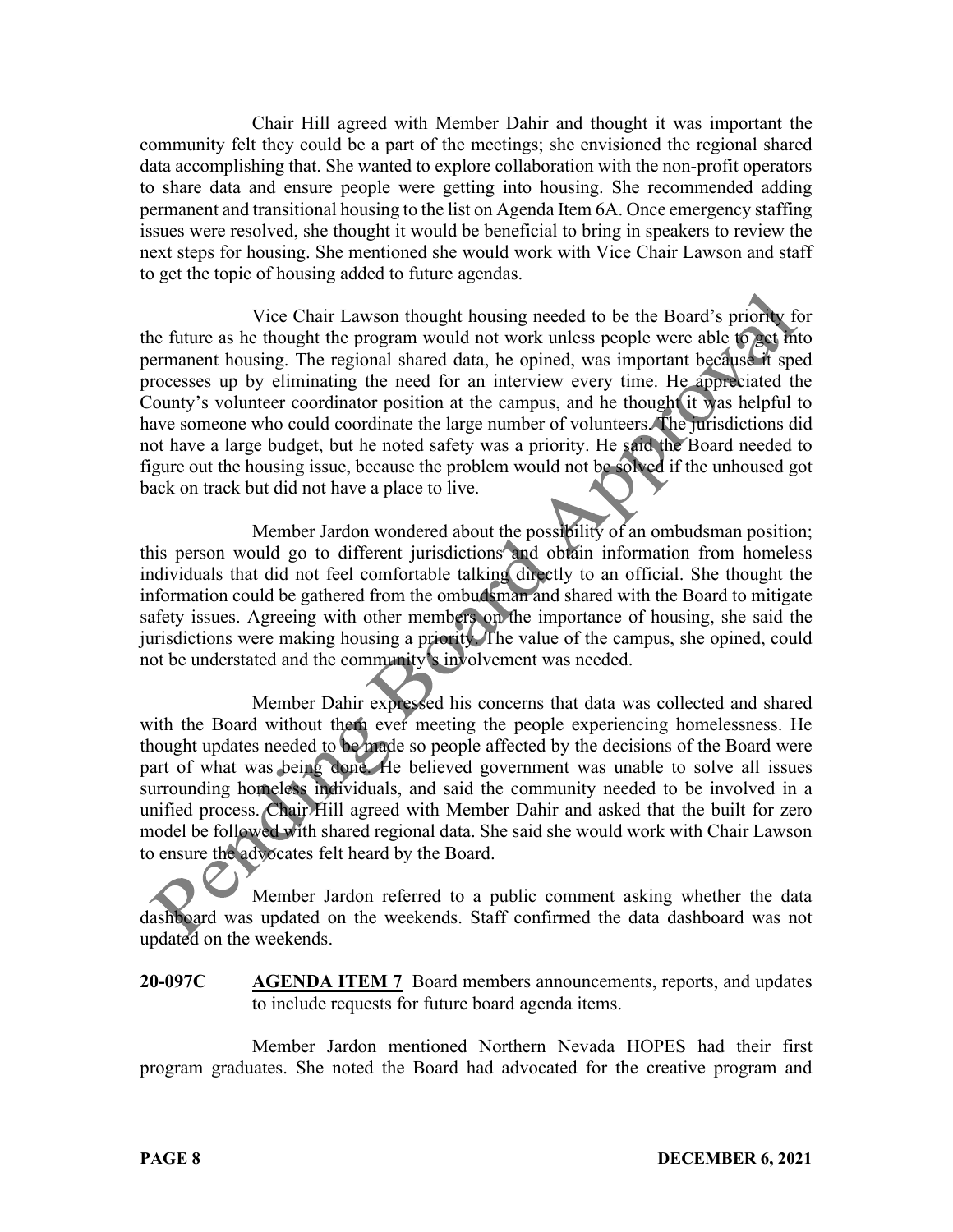facility. She commended Northern Nevada HOPES' Chief Executive Officer Sharon Chamberlain and her staff for their efforts.

### **20-098C AGENDA ITEM 8** Public Comment.

Ms. Megan Archambault disapproved of the emphasis placed on reporting crimes to law enforcement, as she felt law enforcement perpetuated further trauma. She thought comprehensive data was needed on the number of people kicked out of the Cares Campus, and she opined the appeals process was ineffective because of the inability to notify someone once a decision was made. The recent sweeps, she said, caused mistrust and fear for unhoused individuals. She asserted people were told there were no beds available at the Cares Campus. She explained members of her group donated trash bags and tents to those living outside, but those items were destroyed by the Reno Police Department. She described witnessing Karma Box staff berating people, and she thought unsheltered individuals deserved better treatment.

Ms. Jessica Castro noted the room was full of advocates who stated there was harm being caused to the homeless. She said she was told to worry about her own advocacy when she relayed her concerns about Karma Box. Sexually assaulted women came to her for help, but she had nowhere to go with the information because she did not trust the people in charge. She said she was denied when she asked to view cameras for these incidents. She commented the first time she tried to reach out to the Board for help, the Board lied to her and said the person she advocated for refused help. She felt when she went on campus as an advocate she was treated as a nuisance and disregarded.

Ms. Heather Carpenter stated her support for agenda item 6A and commented money and effort should go into getting people into private rooms rather than for added security on the campus. She mentioned it was difficult to meet with a case manager and some individuals could be at the campus for months and never meet with one. She questioned the accessibility of the grievance process due to the large number of people in the homeless community who struggled with written communication. Expressing her satisfaction with the postponement of the Record Street sale, she hoped the idea would be abandoned entirely.

Ms. Meagan O'Farrell appreciated that the concerns constituents and advocates brought to the County were being heard, but she thought it was unfortunate the conversation went through a consultant. She indicated the position the County was in was not new, and many people had been advocating for a winter preparedness plan since last winter. She asked the County to work with the City of Reno to open the Record Street Shelter as an emergency overflow space, and she stressed the urgency for it to happen soon due to the upcoming storm. She opined putting aside egos and focusing on saving and supporting human life was important.

Mr. Bill Sims felt the Board was not doing anything to help the homeless community and expressed frustration because only positive matters were discussed during the meetings. He asked why a woman he met was evicted from Safe Camp for being an